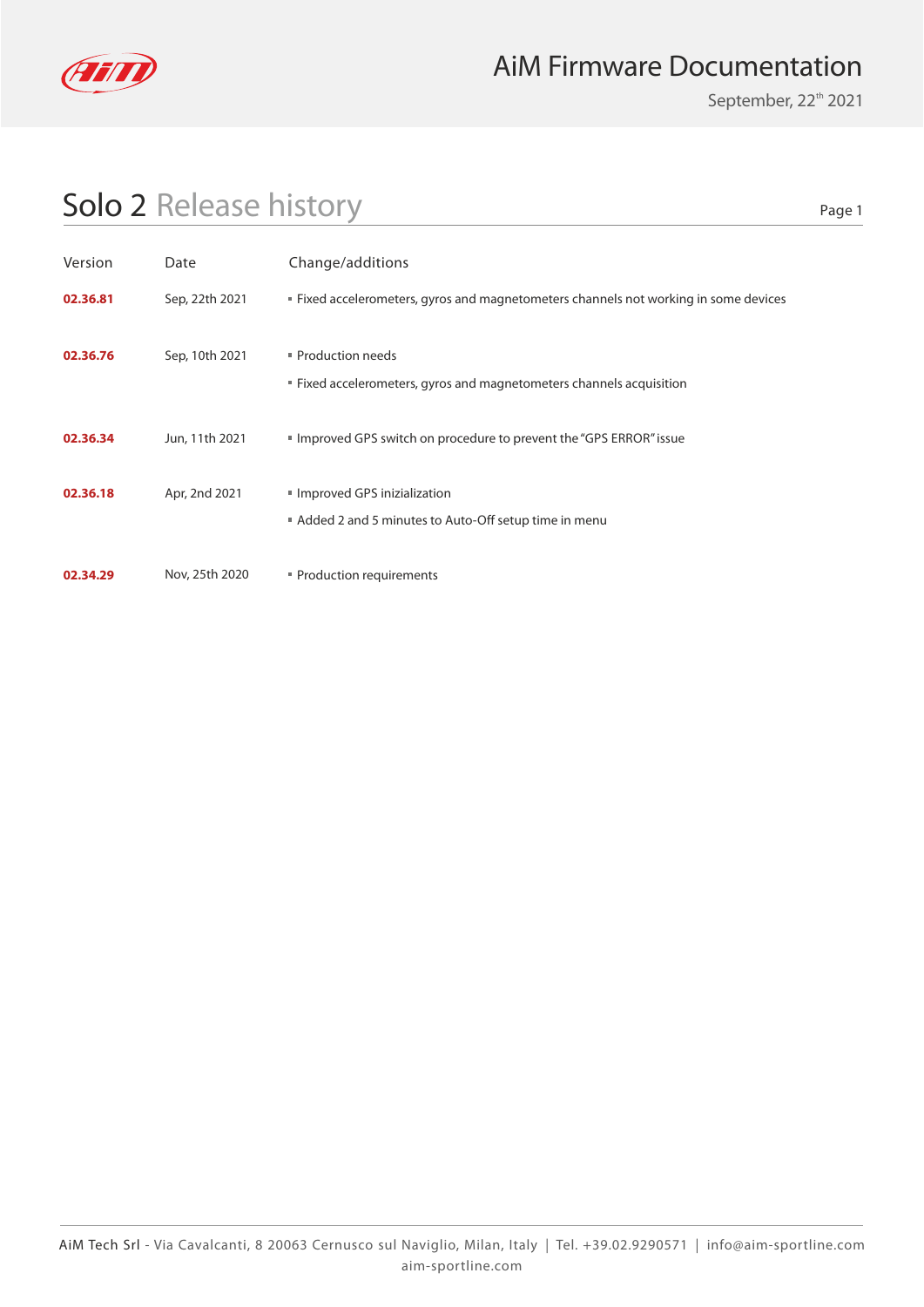

### AiM Firmware Documentation

September, 22<sup>th</sup> 2021

Page 2

### Solo 2 Release history

| Version  | Date           | Change/additions                                                                                                                                                                                                                                         |
|----------|----------------|----------------------------------------------------------------------------------------------------------------------------------------------------------------------------------------------------------------------------------------------------------|
| 02.32.86 | Aug, 21st 2020 | " Signalling of expansions/Wi-Fi: the two upper left shiftlights blink blue<br>Fix missing data recall graph                                                                                                                                             |
| 02.32.74 | Jun, 15th 2020 | " Fixed powerup bug that could cause the system to reset (indicated by red LED blinking slowly)                                                                                                                                                          |
| 02.32.72 | Jun, 9th 2020  | Japanese language update<br>Improved timing of RS232/K-line communication (it helps with some ECU protocols)<br>Added Hour/Date info from GPS tracks<br>Added reference speed used to calculate odometers                                                |
| 02.32.57 | Mar, 17th 2020 | Minor stability improvements                                                                                                                                                                                                                             |
| 02.32.52 | Mar, 9th 2020  | NOTE: production-only release<br>Improved handling of poweroff after fast charge                                                                                                                                                                         |
| 02.32.49 | Feb, 13th 2020 | NOTE: production-only release<br>Improved battery handling                                                                                                                                                                                               |
| 02.30.10 | Jun, 12th 2019 | " Fixed bug locking the device in data recall<br>AIM CAN network improvements                                                                                                                                                                            |
| 02.30.04 | May, 2nd 2019  | Added Feet measure unit when mph unit is set for speed in track witdh setting menu                                                                                                                                                                       |
| 02.30.02 | Apr, 19th 2019 | Improved K-line protocols management<br>Added open tracks management<br>Added manual track creation on device<br>Added data garbage in menu<br>Added track width setting in menu<br>In data recall added min speed in best lap page and in all laps page |